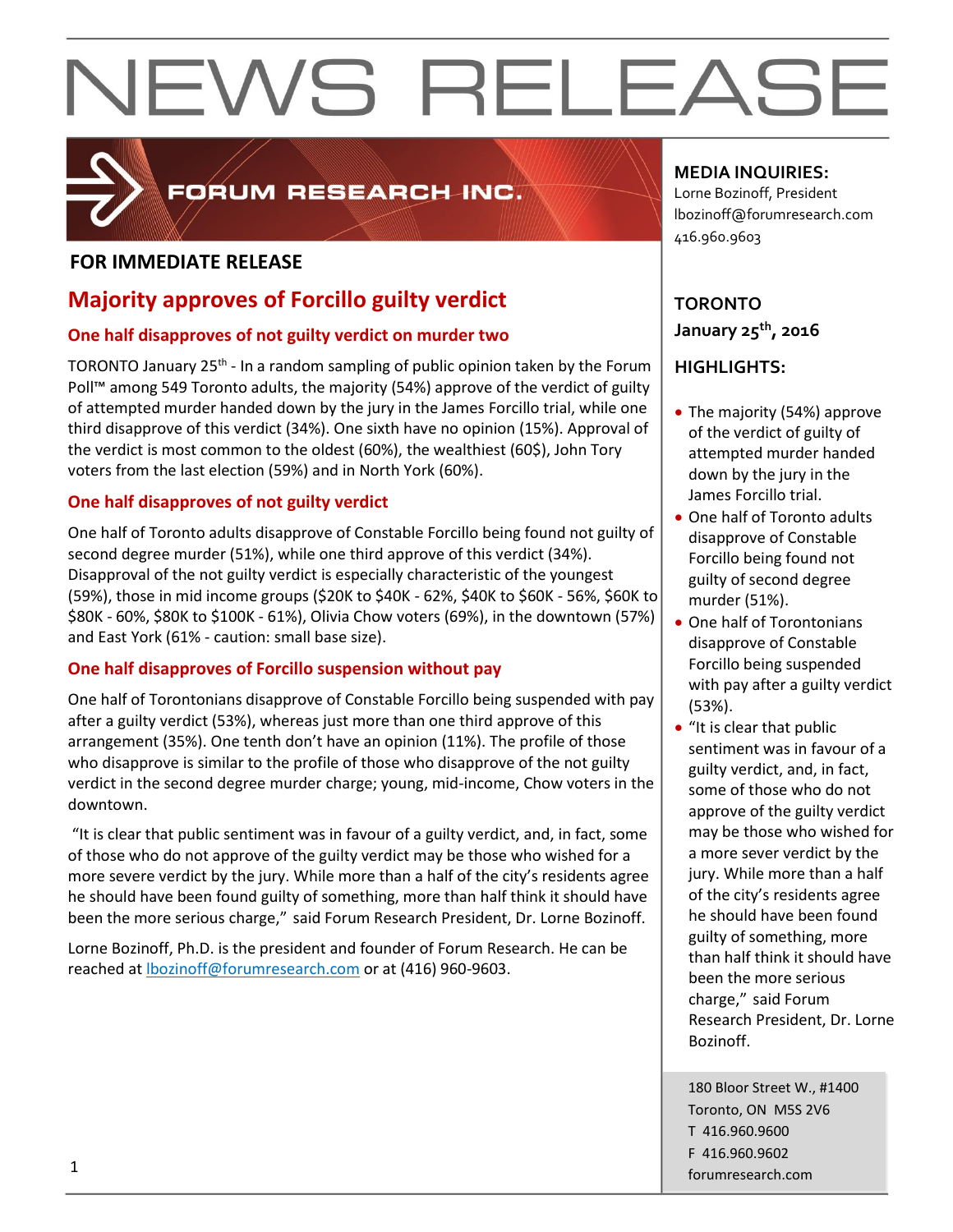## **NEWS RELEASE**

### **Methodology**

The Forum Poll™ was conducted by Forum Research with the results based on an interactive voice response telephone survey of 549 randomly selected voters in Toronto, Ontario. The poll was conducted on January 25<sup>th</sup>, 2016.

FORUM RESEARCH INC.

Results based on the total sample are considered accurate +/- 4%, 19 times out of 20. Subsample results will be less accurate. Margins of error for subsample (such as age, gender) results are available at [www.forumresearch.com/samplestim.asp](http://www.forumresearch.com/samplestim.asp)

Where appropriate, the data has been statistically weighted by age, region, and other variables to ensure that the sample reflects the actual population according to the latest Census data.

This research is not necessarily predictive of future outcomes, but rather, captures opinion at one point in time. Forum Research conducted this poll as a public service and to demonstrate our survey research capabilities. Forum houses its poll results in the Data Library of the Department of Political Science at the University of Toronto.

With offices across Canada and around the world, 100% Canadian-owned Forum Research is one of the country's leading survey research firms. This Forum Poll™and other polls may be found at Forum's poll archive at [www.forumresearch.com/polls.asp](http://www.forumresearch.com/polls.asp)

**MEDIA INQUIRIES:**

Lorne Bozinoff, President lbozinoff@forumresearch.com 416.960.9603

**TORONTO January 25th, 2016**

180 Bloor Street W., #1400 Toronto, ON M5S 2V6 T 416.960.9600 F 416.960.9602 example to the contract of the contract of the contract of the contract of the contract of the contract of the contract of the contract of the contract of the contract of the contract of the contract of the contract of the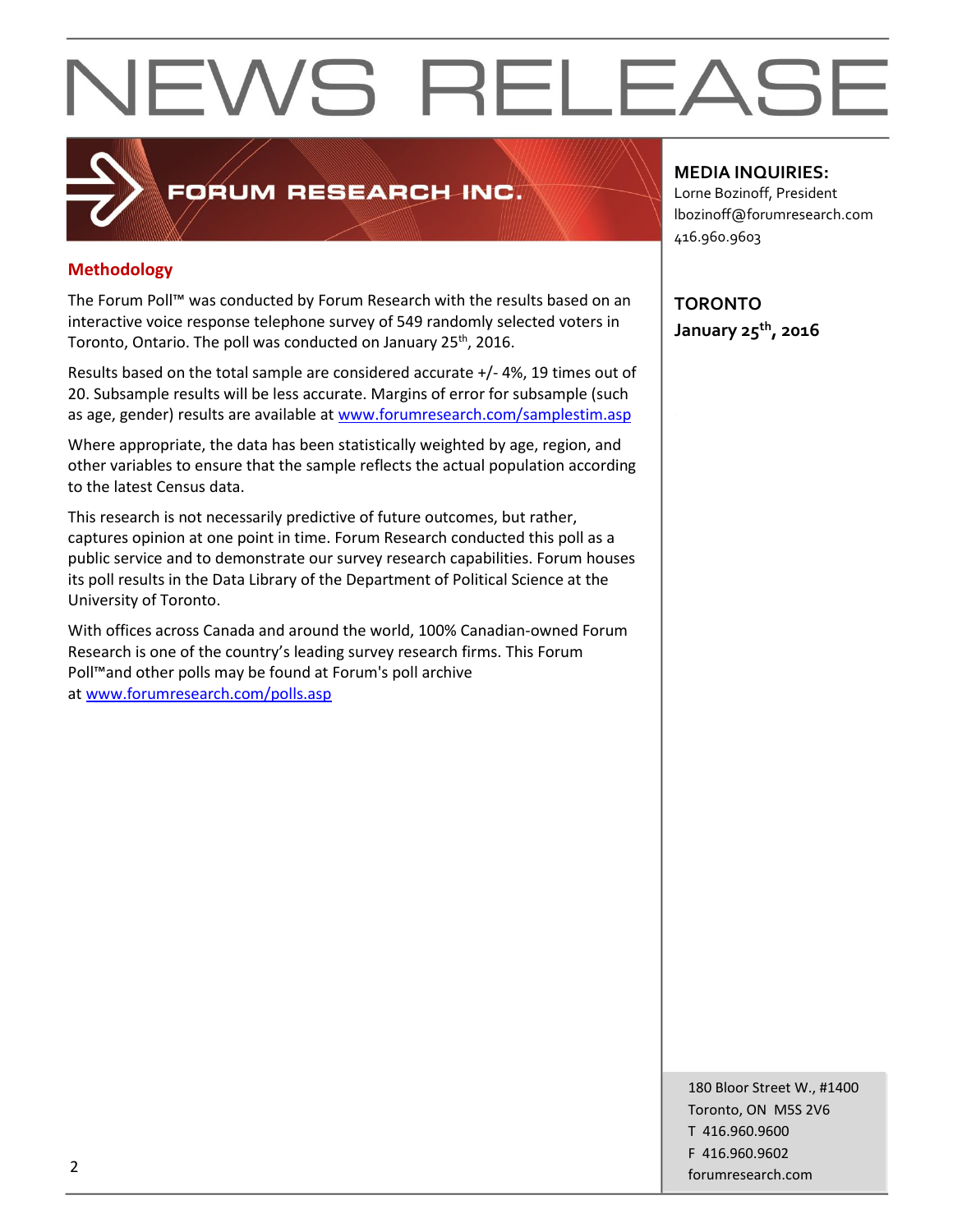## NEWS RELEAS



### *Forcillo Trial Verdict: Attempted Murder*

*'Constable James Forcillo was found guilty today of attempted murder in the 2013 streetcar shooting death of Sammy Yatim. This verdict carries a minimum jail sentence of four years. Do you approve or disapprove of this verdict?'*

### *[All Respondents]*

### *Age / Gender*

| %                 | <b>Total</b> | 18-34 | $35 - 44$ | 45-54 | 55-64 | $65+$ | <b>Male</b> | <b>Female</b> |
|-------------------|--------------|-------|-----------|-------|-------|-------|-------------|---------------|
| Sample            | 549          | 110   | 83        | 111   | 117   | 128   | 284         | 265           |
| Approve           | 54           | 43    | 56        | 59    | 59    | 60    | 58          | 50            |
| <b>Disapprove</b> | 37           | 46    | 38        | 35    | 30    | 26    | 32          | 41            |
| Don't know        | 10           | 11    | 6         | 6     | 11    | 15    | 10          | 9             |

### *Region*

| %                 | <b>Total</b> | The former City of Toronto +<br><b>East York</b> | <b>North</b><br><b>York</b> | Etobicoke +<br><b>York</b> | Scarborough |
|-------------------|--------------|--------------------------------------------------|-----------------------------|----------------------------|-------------|
| Sample            | 549          | 226                                              | 100                         | 123                        | 100         |
| Approve           | 54           | 53                                               | 60                          | 53                         | 47          |
| <b>Disapprove</b> | 37           | 41                                               | 29                          | 40                         | 37          |
| Don't<br>know     | 10           | 6                                                | 11                          | 6                          | 16          |

#### *Last Mayoral Vote*

| %                 |     |    |     |    | Total   Doug Ford   John Tory   Olivia Chow   Someone else |
|-------------------|-----|----|-----|----|------------------------------------------------------------|
| Sample            | 549 | 89 | 251 | 74 | 39                                                         |
| Approve           | 54  | 46 | 59  | 57 | 72                                                         |
| <b>Disapprove</b> | 37  | 45 | 31  | 38 | 22                                                         |
| Don't know        | 10  | 9  | 10  |    |                                                            |

### **MEDIA INQUIRIES:**

Lorne Bozinoff, President lbozinoff@forumresearch.com 416.960.9603

### **TORONTO January 25th, 2016**

180 Bloor Street W., #1400 Toronto, ON M5S 2V6 T 416.960.9600 F 416.960.9602 forumresearch.com and the set of the set of the set of the set of the set of the set of the set of the set of the set of the set of the set of the set of the set of the set of the set of the set of the set of the set of th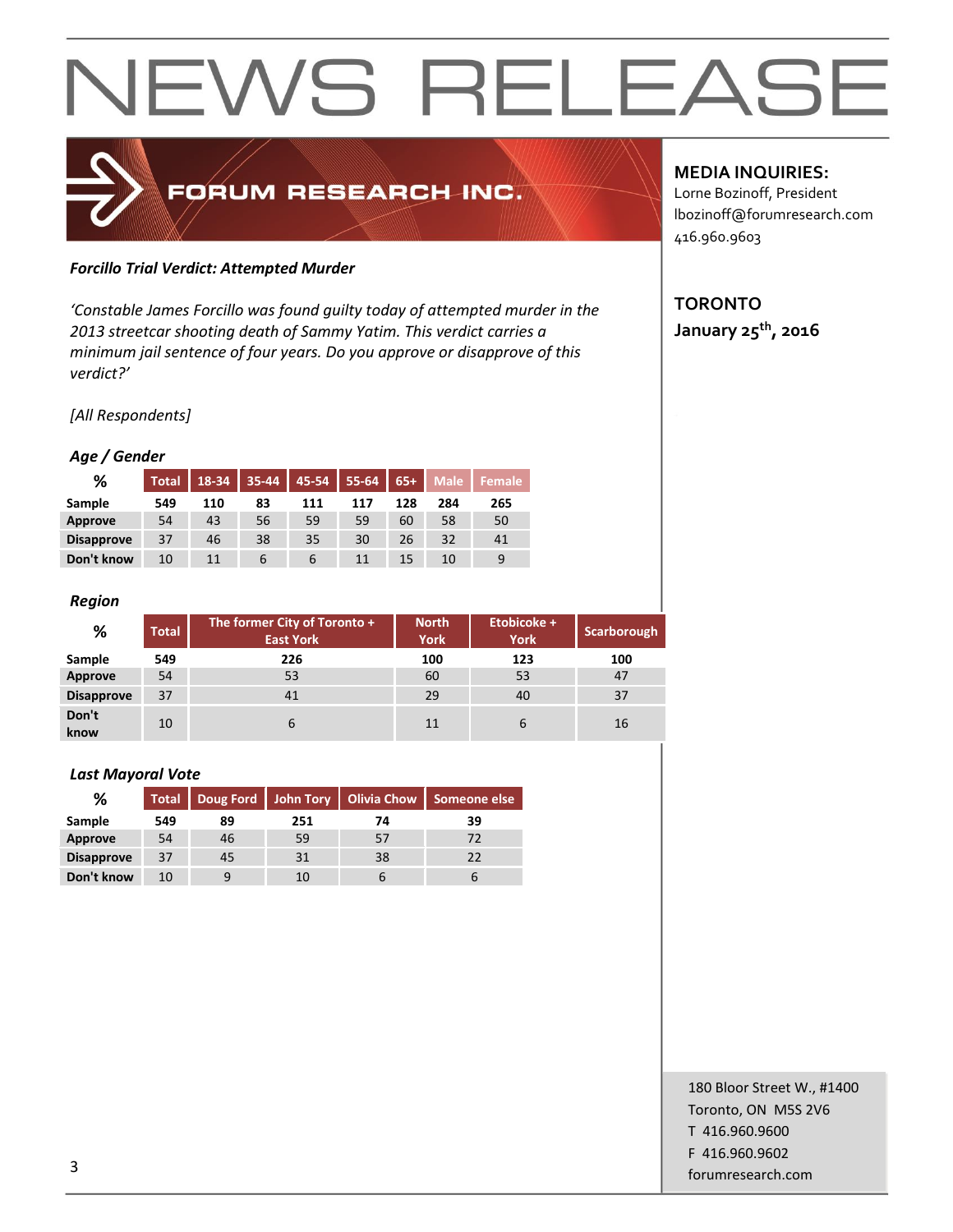## NEWS RELEAS

### FORUM RESEARCH INC.

### *Forcillo Trial Verdict: Second Degree Murder*

*'Constable Forcillo was found not guilty of second degree murder, which carries a minimum jail sentence of 10 years with no parole. Do you approve or disapprove of the verdict of not guilty on the charge of second degree murder?'*

*[All Respondents]*

### *Age / Gender*

| %                 | <b>Total</b> | 18-34 | 35-44 | 45-54 | 55-64 | $65+$ | <b>Male</b> | <b>Female</b> |
|-------------------|--------------|-------|-------|-------|-------|-------|-------------|---------------|
| Sample            | 549          | 110   | 83    | 111   | 117   | 128   | 284         | 265           |
| Approve           | 34           | 25    | 34    | 36    | 41    | 45    | 37          | 31            |
| <b>Disapprove</b> | 51           | 59    | 52    | 55    | 44    | 37    | 47          | 55            |
| Don't know        | 15           | 16    | 14    | 9     | 15    | 19    | 15          | 14            |

### *Region*

| %                 | <b>Total</b> | The former City of Toronto +<br><b>East York</b> | <b>North</b><br><b>York</b> | Etobicoke +<br><b>York</b> | Scarborough |
|-------------------|--------------|--------------------------------------------------|-----------------------------|----------------------------|-------------|
| Sample            | 549          | 226                                              | 100                         | 123                        | 100         |
| Approve           | 34           | 33                                               | 35                          | 39                         | 30          |
| <b>Disapprove</b> | 51           | 58                                               | 44                          | 53                         | 50          |
| Don't<br>know     | 15           | 10                                               | 21                          |                            | 21          |

#### *Last Mayoral Vote*

| %                 |     |    |     | Total   Doug Ford   John Tory   Olivia Chow | Someone else |
|-------------------|-----|----|-----|---------------------------------------------|--------------|
| Sample            | 549 | 89 | 251 | 74                                          | 39           |
| Approve           | 34  | 36 | 36  | 24                                          | 25           |
| <b>Disapprove</b> | 51  | 46 | 47  | 69                                          | 59           |
| Don't know        | 15  | 17 | 17  |                                             | 15           |

### **MEDIA INQUIRIES:**

Lorne Bozinoff, President lbozinoff@forumresearch.com 416.960.9603

### **TORONTO**

**January 25th, 2016**

180 Bloor Street W., #1400 Toronto, ON M5S 2V6 T 416.960.9600 F 416.960.9602 example to the contract of the contract of the contract of the contract of the contract of the contract of the contract of the contract of the contract of the contract of the contract of the contract of the contract of the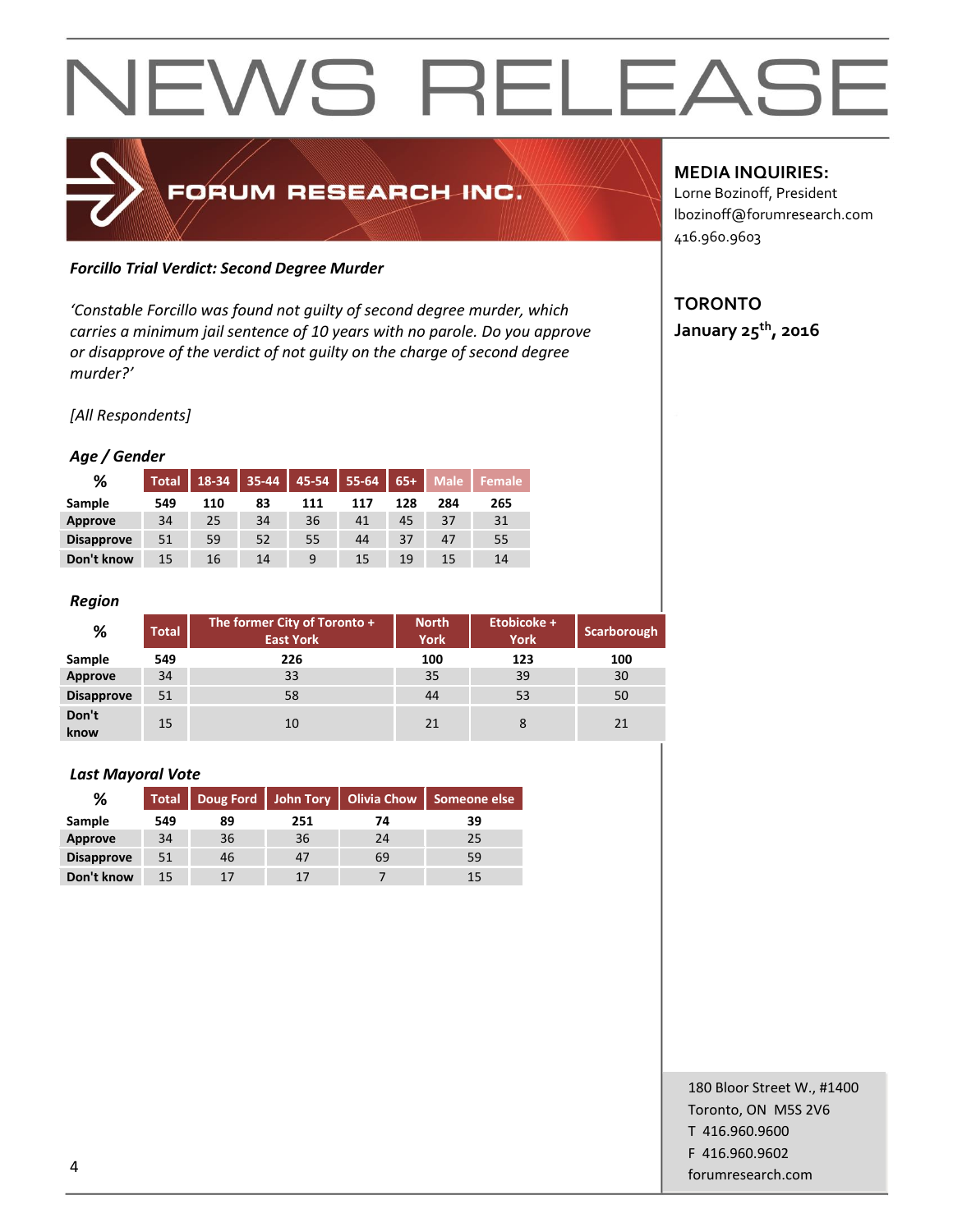## NEWS RELEAS



#### *Forcillo: Suspension with Pay*

*'Constable Forcillo has been suspended with pay from the Toronto Police Service. Do you approve or disapprove of this?'*

### *[All Respondents]*

#### *Age / Gender*

| ℅                 | <b>Total</b> | 18-34 | $35 - 44$ | $45-54$ | $55-64$ | $65+$ | <b>Male</b> | <b>Female</b> |
|-------------------|--------------|-------|-----------|---------|---------|-------|-------------|---------------|
| Sample            | 549          | 110   | 83        | 111     | 117     | 128   | 284         | 265           |
| Approve           | 35           | 24    | 40        | 35      | 48      | 40    | 35          | 36            |
| <b>Disapprove</b> | 53           | 64    | 51        | 52      | 42      | 47    | 54          | 53            |
| Don't know        | 11           | 13    |           | 13      | 9       | 13    |             | 12            |

#### *Region*

| %                 | <b>Total</b> | The former City of Toronto +<br><b>East York</b> | <b>North</b><br><b>York</b> | Etobicoke +<br><b>York</b> | Scarborough |
|-------------------|--------------|--------------------------------------------------|-----------------------------|----------------------------|-------------|
| Sample            | 549          | 226                                              | 100                         | 123                        | 100         |
| Approve           | 35           | 37                                               | 36                          | 37                         | 30          |
| <b>Disapprove</b> | 53           | 52                                               | 52                          | 55                         | 54          |
| Don't<br>know     | 11           | 11                                               | 12                          |                            | 15          |

#### *Last Mayoral Vote*

| %                 |     |    |     | Total   Doug Ford   John Tory   Olivia Chow | Someone else |
|-------------------|-----|----|-----|---------------------------------------------|--------------|
| Sample            | 549 | 89 | 251 | 74                                          | 39           |
| Approve           | 35  | 33 | 38  | 33                                          | 26           |
| <b>Disapprove</b> | 53  | 59 | 53  | 60                                          | 59           |
| Don't know        | 11  | 9  | 9   |                                             | 15           |

### **MEDIA INQUIRIES:**

Lorne Bozinoff, President lbozinoff@forumresearch.com 416.960.9603

### **TORONTO**

**January 25th, 2016**

180 Bloor Street W., #1400 Toronto, ON M5S 2V6 T 416.960.9600 F 416.960.9602 forumresearch.com 5